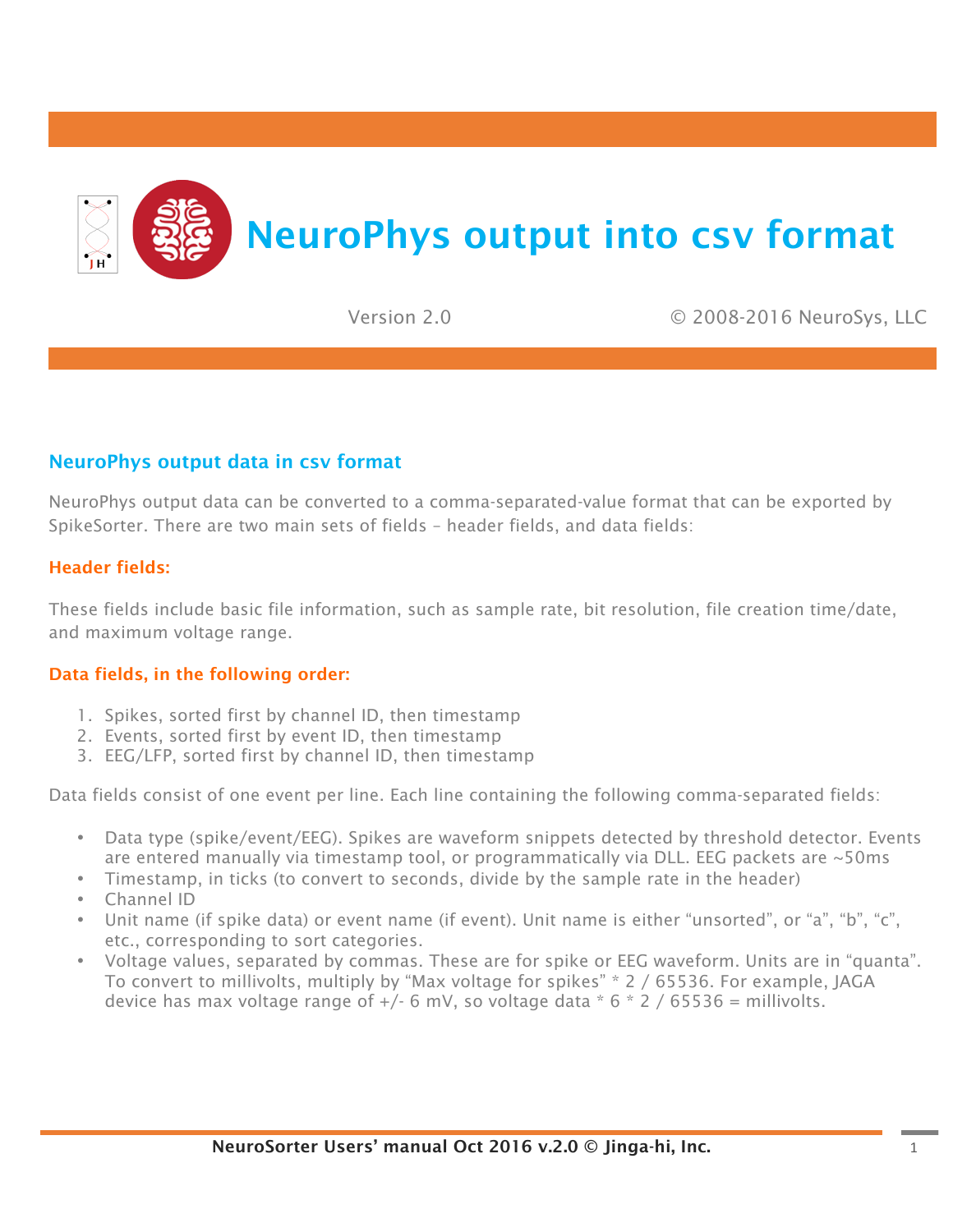## Example

Sample rate (Hz), 28070 Number of spike channels, 16 Number of event channels, 211 Number of EEG/LFP channels, 32 Points per spike waveform, 25 Spike wave points pre-threshold, 6 Recording Date (month/day/year), 4/5/2015 Recording Time, 00:34 Last timestamp in ticks, 124461 Bits per sample (spikes), 16 Bits per sample (EEG/LFP), 16 Max voltage for spikes (+/- mV), 6 Min voltage for EEG/LFP (+/- mV), 6 Spike channel, 1, unit, unsorted, total items, 10

Event channel, 200, total items, 8 Event channel, 201, total items, 8 Event channel, 206, total items, 8 Spike channel name, Spike1, channel ID number, 1, reference channel, 0, Spike detection threshold (mV), -1 Event channel name, PreStim, event ID number, 200

Event channel name, StimOnset, event ID number, 201 Event channel name, Offset, event ID number, 206

===============================================

Data type, Timestamp, Channel ID, Unit/Name

===============================================

Header

===============================================

```
Spike, 732, 1, unsorted,0,0,0,0,-1,-2,-5,-4,-3,-2,-1,-2,-2,-1,-1,0,1,0,-1,-1,-2,-1,0,-1,-3 
Spike, 791, 1, unsorted, 1, 1, 0, 0, -1, -3, -4, -2, -1, -2, -2, -2, -1, 0, 0, 1, 2, 0, 0, 0, 0, 0, 0, 0, 0, 1
Spike, 833, 1, unsorted,0,1,1,0,-1,-3,-5,-5,-5,-3,0,1,2,0,-1,0,0,2,0,0,0,0,0,-1,-1 
Spike, 928, 1, unsorted,4,2,0,0,-1,-3,-4,-3,-2,-2,-1,1,2,2,1,0,-1,-1,0,1,0,0,0,0,0 
Spike, 1130, 1, unsorted,-2,0,1,1,0,-2,-4,-3,-1,0,0,0,0,-1,0,0,1,0,0,-1,-2,-3,-4,-2,0 
Spike, 1146, 1, unsorted,1,0,0,-1,-2,-3,-4,-2,0,0,0,2,2,2,1,0,1,2,2,1,-2,-4,-4,-1,0 
Spike, 1162, 1, unsorted,1,2,2,1,-2,-4,-4,-1,0,0,1,0,0,1,1,1,0,0,0,1,1,1,3,2,0 
Spike, 1655, 1, unsorted,3,2,1,0,-1,-3,-4,-4,0,0,0,0,0,0,-1,-1,-1,-1,-2,-4,-3,-2,0,0,1 
Spike, 1774, 1, unsorted,0,0,-2,-3,-3,-4,-5,-4,-2,-3,-2,-1,0,0,1,0,-1,-1,-1,0,0,1,-1,-2,-2 
Spike, 2066, 1, unsorted, 0, 0, 0, 0, -2, -3, -6, -4, -2, 0, 3, 3, 1, 0, 0, 2, 3, 2, 1, -1, -2, 0, 1, 0, 0
Event, 7731, 201, StimOnset
```
NeuroSorter Users' manual Oct 2016 v.2.0 © Jinga-hi, Inc. 2